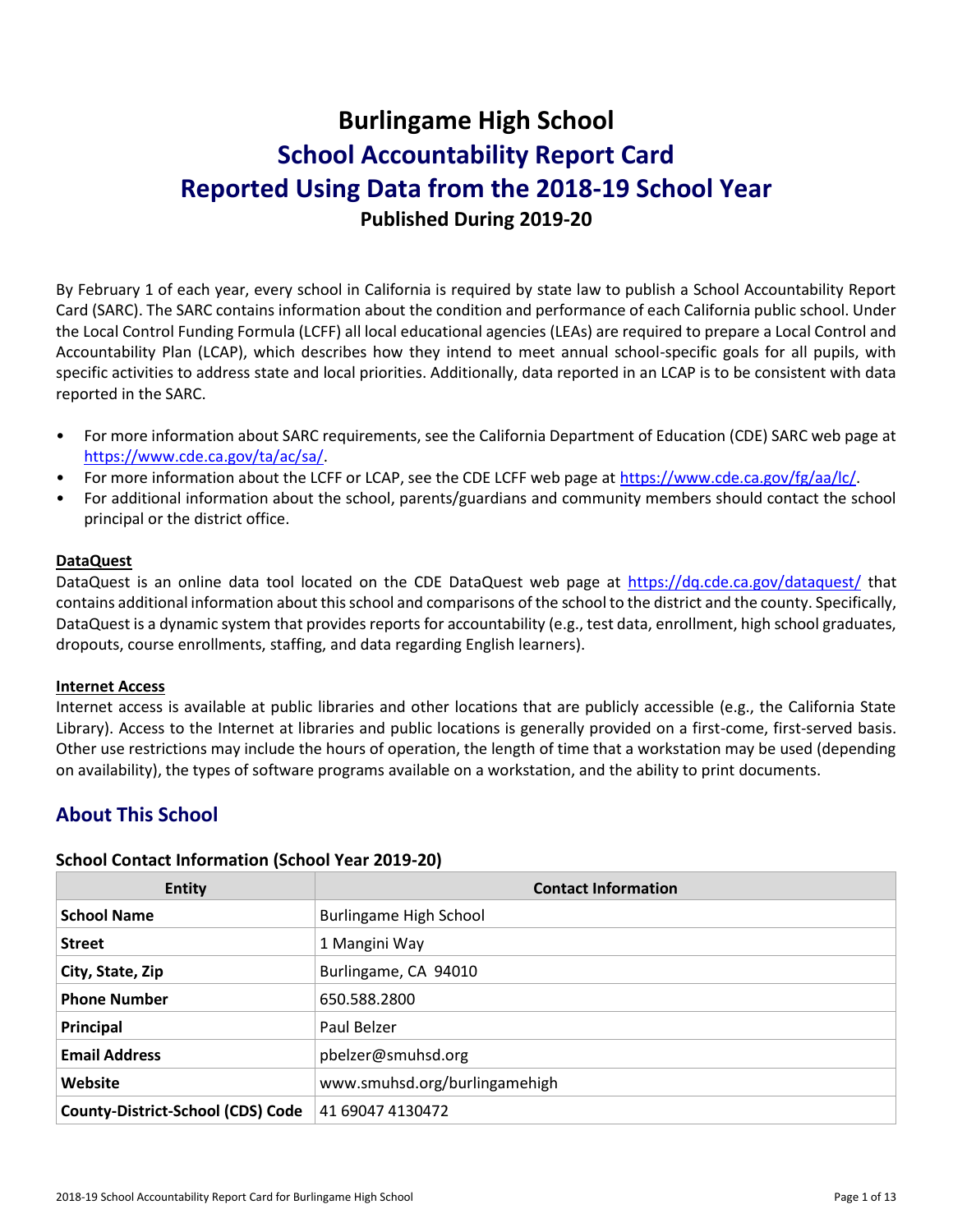| <b>Entity</b>        | <b>Contact Information</b>           |
|----------------------|--------------------------------------|
| <b>District Name</b> | San Mateo Union High School District |
| <b>Phone Number</b>  | $(650) 558 - 2201$                   |
| Superintendent       | Kevin Skelly                         |
| <b>Email Address</b> | kskelly@smuhsd.org                   |
| Website              | www.smuhsd.org                       |

# **School Description and Mission Statement (School Year 2019-20)**

Burlingame High School (BHS) is dedicated to the preparation of academically and socially responsible students, and its mission to build a connected community among all stakeholders. The vision statement, also known as the "Panther Promise," was refined during the 2017-2018 school year and states: "Burlingame High School will develop in all students the skills, knowledge, and mindset that will prepare them to meet the challenges of college, the demands of career, and the responsibilities of community membership." A qualified and talented staff plus strong community support help provide our students with a high quality education. Our school staff is dedicated to meeting the needs of all of our students. We offer a comprehensive and challenging academic program and many extracurricular activities. BHS was recognized as a 2007 California Distinguished School. Burlingame High School placed in the 2016 notable national and state rankings. Two well-respected organizations, US News & World Report and Niche, conducted independent, comprehensive ranking methodology and placed BHS above the other schools in our district. We are a Jefferson Award school, a national recognition for our outstanding community service program. Graduates in the Class of 2019 self-reported that 95% were planning on attending college immediately following their high school graduation. Through generous parent and community support, we have been able to fund school classroom programs and technology resources, an after school academic center, a service learning program, and a career exploration program for students. The school also completed the construction of a new pool facility used by both BHS students and the larger Burlingame community.

| <b>Grade Level</b>      | <b>Number of Students</b> |  |  |  |  |
|-------------------------|---------------------------|--|--|--|--|
| Grade 9                 | 384                       |  |  |  |  |
| Grade 10                | 360                       |  |  |  |  |
| Grade 11                | 347                       |  |  |  |  |
| Grade 12                | 401                       |  |  |  |  |
| <b>Total Enrollment</b> | 1,492                     |  |  |  |  |

## **Student Enrollment by Grade Level (School Year 2018-19)**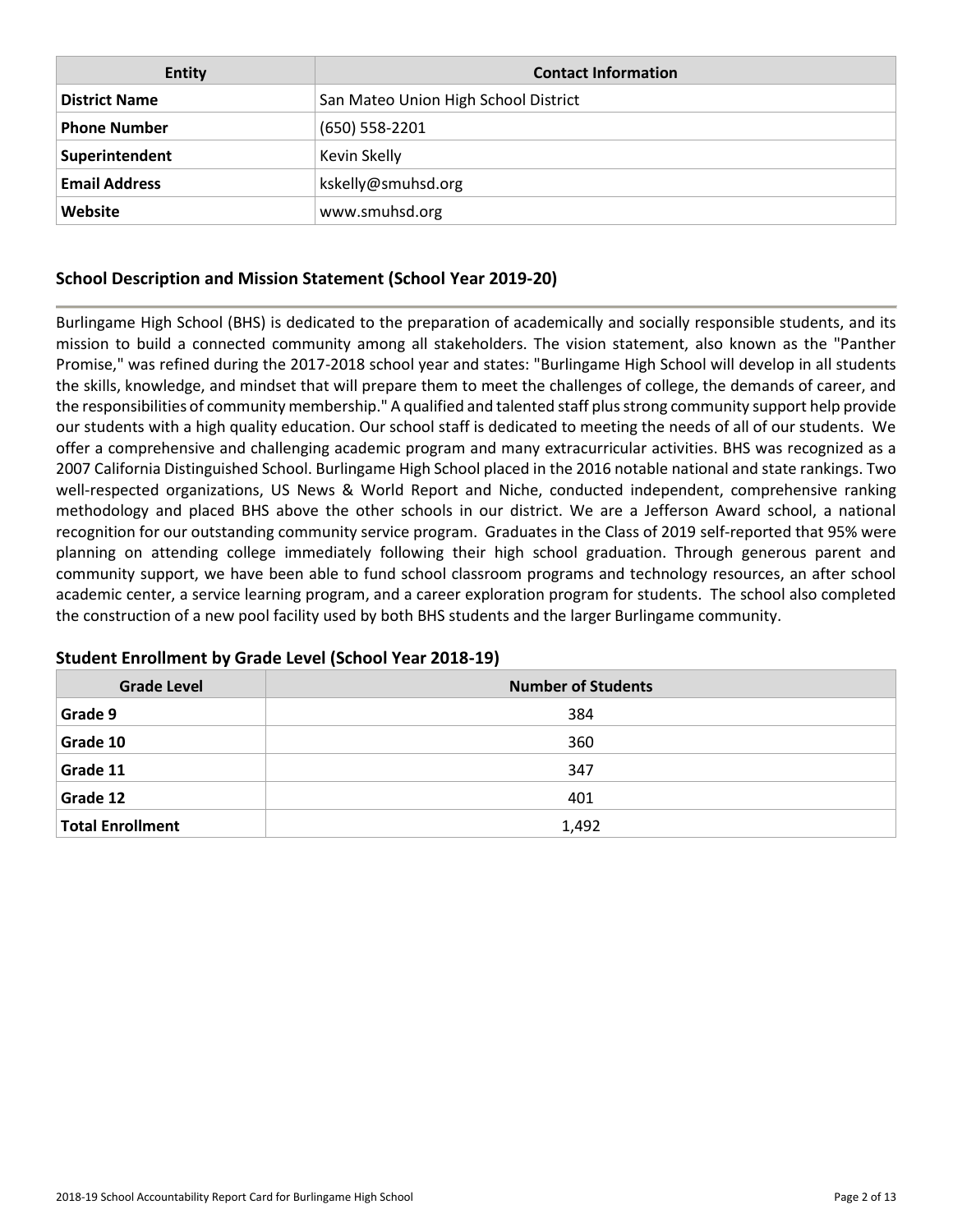# **Student Enrollment by Group (School Year 2018-19)**

| <b>Student Group</b>                       | <b>Percent of Total Enrollment</b> |
|--------------------------------------------|------------------------------------|
| <b>Black or African American</b>           | 0.7                                |
| American Indian or Alaska Native           | 0.4                                |
| Asian                                      | 20.3                               |
| <b>Filipino</b>                            | 3.8 <sub>2</sub>                   |
| <b>Hispanic or Latino</b>                  | 17.2                               |
| <b>Native Hawaiian or Pacific Islander</b> | 0.5                                |
| White                                      | 3.4                                |
| <b>Two or More Races</b>                   | 4.2                                |
| <b>Socioeconomically Disadvantaged</b>     | 12.5                               |
| <b>English Learners</b>                    | 2.3                                |
| <b>Students with Disabilities</b>          | 12.6                               |
| <b>Homeless</b>                            | 0.1                                |

# **A. Conditions of Learning**

## **State Priority: Basic**

The SARC provides the following information relevant to the State priority: Basic (Priority 1):

- Degree to which teachers are appropriately assigned and fully credentialed in the subject area and for the pupils they are teaching;
- Pupils have access to standards-aligned instructional materials; and
- School facilities are maintained in good repair

## **Teacher Credentials**

| <b>Teachers</b>                                                    |    | <b>School</b><br>2018-19 | <b>School</b><br>2019-20 | <b>District</b><br>2019-20 |
|--------------------------------------------------------------------|----|--------------------------|--------------------------|----------------------------|
| <b>With Full Credential</b>                                        | 76 | 78                       | 75                       | 544                        |
| <b>Without Full Credential</b>                                     |    | 0                        |                          |                            |
| Teaching Outside Subject Area of Competence (with full credential) |    |                          |                          |                            |

#### **Teacher Misassignments and Vacant Teacher Positions**

| Indicator                                             | 2017-18 | 2018-19 | 2019-20 |
|-------------------------------------------------------|---------|---------|---------|
| <b>Misassignments of Teachers of English Learners</b> |         |         |         |
| Total Teacher Misassignments*                         |         |         |         |
| <b>Vacant Teacher Positions</b>                       |         |         |         |

Note: "Misassignments" refers to the number of positions filled by teachers who lack legal authorization to teach that grade level, subject area, student group, etc. \*Total Teacher Misassignments includes the number of Misassignments of Teachers of English Learners.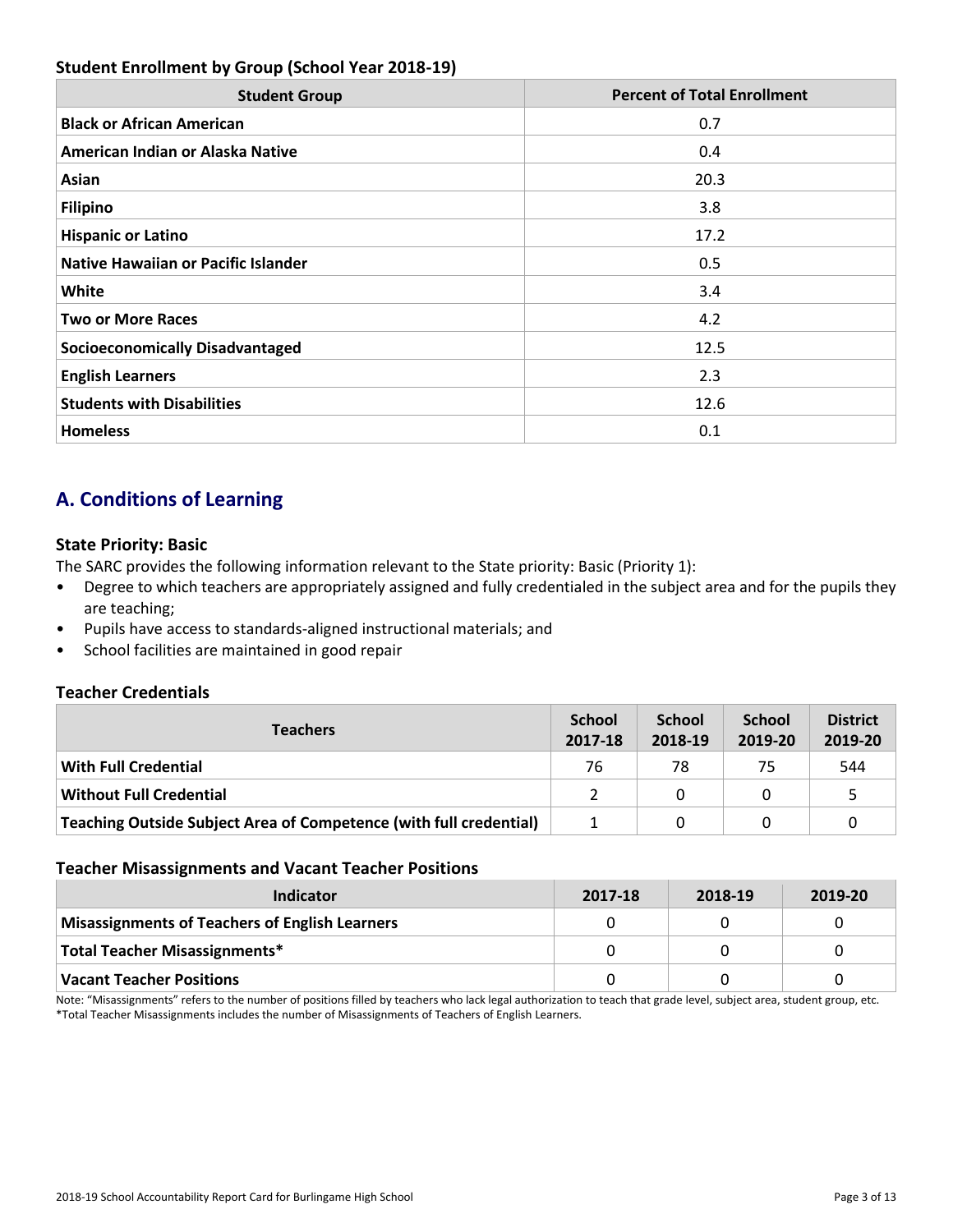# **Quality, Currency, Availability of Textbooks and Instructional Materials (School Year 2019-20)**

# **Year and month in which data were collected:** 09/2019

All instructional materials used are selected from district adopted materials which are aligned with state standards.

| <b>Subject</b>                                         | <b>Textbooks and Other Instructional</b><br><b>Materials/year of Adoption</b> | <b>From Most</b><br>Recent<br><b>Adoption?</b> | <b>Percent Students</b><br><b>Lacking Own</b><br><b>Assigned Copy</b> |
|--------------------------------------------------------|-------------------------------------------------------------------------------|------------------------------------------------|-----------------------------------------------------------------------|
| <b>Reading/Language Arts</b>                           | Current and Meet State and Local<br>Standards/2015                            | Yes.                                           | 0                                                                     |
| <b>Mathematics</b>                                     | <b>Current and Meets Local Standards:</b><br>Springboard Math Program/2017    | <b>Yes</b>                                     | 0                                                                     |
| <b>Science</b>                                         | Current and Meet State and Local Standards                                    | <b>Yes</b>                                     | 0                                                                     |
| <b>History-Social Science</b>                          | Current and Meet State and Local Standards                                    | Yes                                            | 0                                                                     |
| <b>Foreign Language</b>                                | Current and Meet State and Local Standards                                    | <b>Yes</b>                                     | 0                                                                     |
| <b>Health</b>                                          | Current and Meet State and Local<br>Standards/2016                            | Yes.                                           | 0                                                                     |
| <b>Visual and Performing Arts</b>                      | Current and Meet State and Local Standards                                    | <b>Yes</b>                                     | 0                                                                     |
| <b>Science Laboratory Equipment</b><br>$(grades 9-12)$ | Current and Meet State and Local Standards                                    | <b>Yes</b>                                     | 0                                                                     |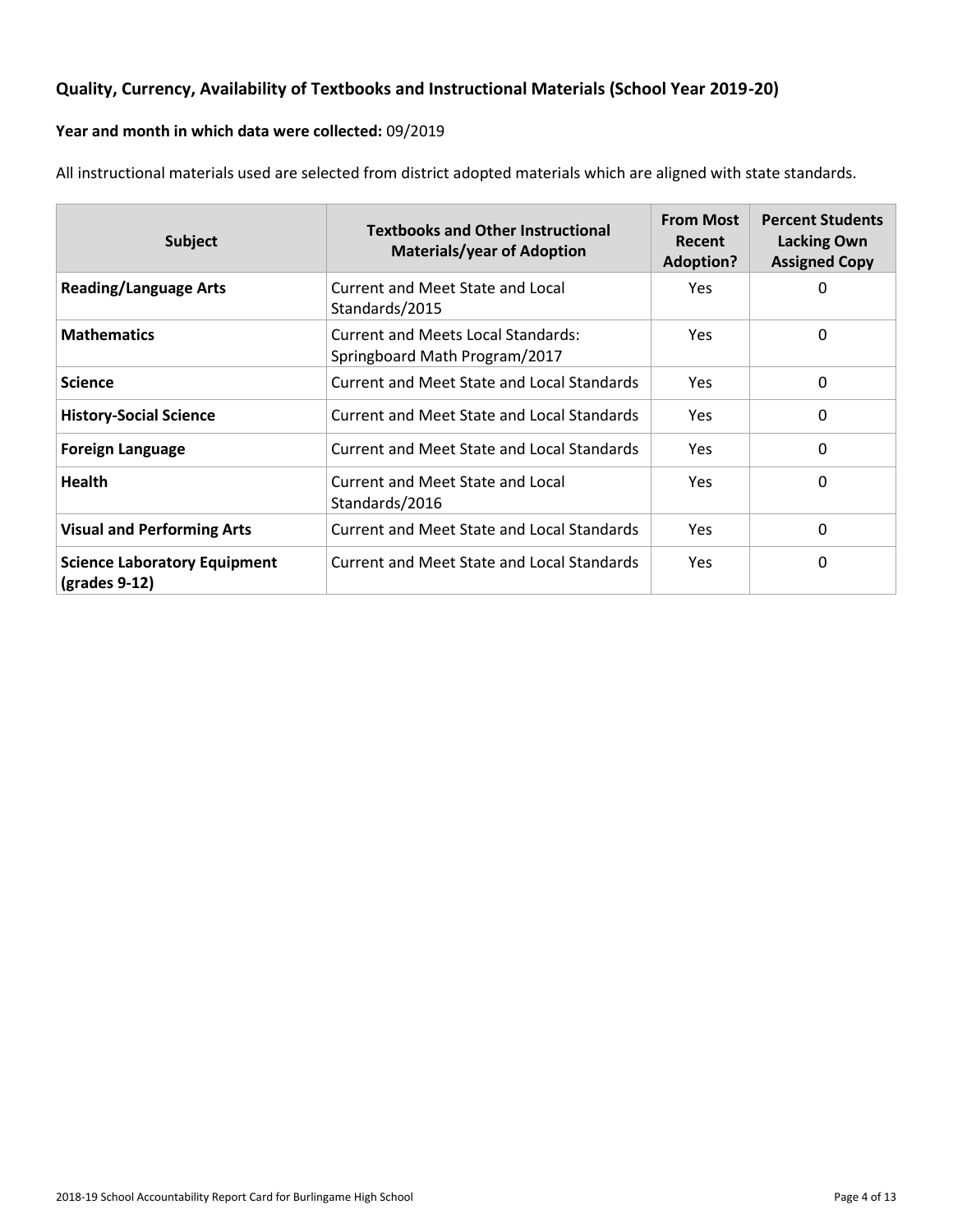## **School Facility Conditions and Planned Improvements (Most Recent Year)**

The San Mateo Union High School District passed three school modernization bonds from 2002-2010 which allowed the District to modernize facilities across the District. In Fall of 2004, BHS opened a brand-new library building and modernized math, science, and music classroom buildings. These state-of-the-art facilities feature exteriors consistent with the historic look of our main classroom building. The main building housing the administrative and Counseling offices, English, Social Science and World Language Departments was modernized with enlarged classrooms and updated interiors. A districtwide bond measure, Measure D, provided most of the funding for this project.

A second bond measure, Measure M, passed in 2006, and Burlingame High School added a Technology Arts Building and renovated the gym, theater and cafeteria. The F Building was demolished in December 2013. In its place, a new, stateof-the-art building complete with spaces designated for a culinary arts program and the special education program was opened in January 2016. Stadium bleachers were also renovated during 2014-15 school year. Stadium lights and a new sound system were installed in July 2018, as well as three additional permanent classroom spaces. A brand new pool facility opened in January 2020 that will be used by both students and the larger community. This project is the result of a partnership between the City of Burlingame and San Mateo Union High School District.

BHS takes pride in maintaining and improving our beautiful campus and facilities under the direction of our facilities manager and maintenance crew. The custodial staff corrects physical conditions that could lead to accidental harm promptly to ensure student and staff safety. [School Facility Conditions Evaluation completed Fall 2019]

## **School Facility Good Repair Status (Most Recent Year)**

Using the **most recently collected** FIT data (or equivalent), provide the following:

- Determination of repair status for systems listed
- Description of any needed maintenance to ensure good repair
- The year and month in which the data were collected
- The overall rating

#### **Year and month of the most recent FIT report:** 10/08/2019

| <b>System Inspected</b>                                                | <b>Rating</b>    | <b>Repair Needed and Action Taken or Planned</b> |
|------------------------------------------------------------------------|------------------|--------------------------------------------------|
| Systems: Gas Leaks,<br>Mechanical/HVAC, Sewer                          | Good             | N/A                                              |
| <b>Interior: Interior Surfaces</b>                                     | Good             | N/A                                              |
| <b>Cleanliness: Overall Cleanliness,</b><br>Pest/Vermin Infestation    | Good             | N/A                                              |
| <b>Electrical: Electrical</b>                                          | Good             | N/A                                              |
| Restrooms/Fountains: Restrooms,<br>Sinks/Fountains                     | Good             | N/A                                              |
| Safety: Fire Safety, Hazardous<br>Materials                            | Good             | N/A                                              |
| <b>Structural: Structural Damage,</b><br>Roofs                         | Good             | N/A                                              |
| External: Playground/School<br>Grounds, Windows/<br>Doors/Gates/Fences | Good             | N/A                                              |
| <b>Overall Rating</b>                                                  | <b>Exemplary</b> |                                                  |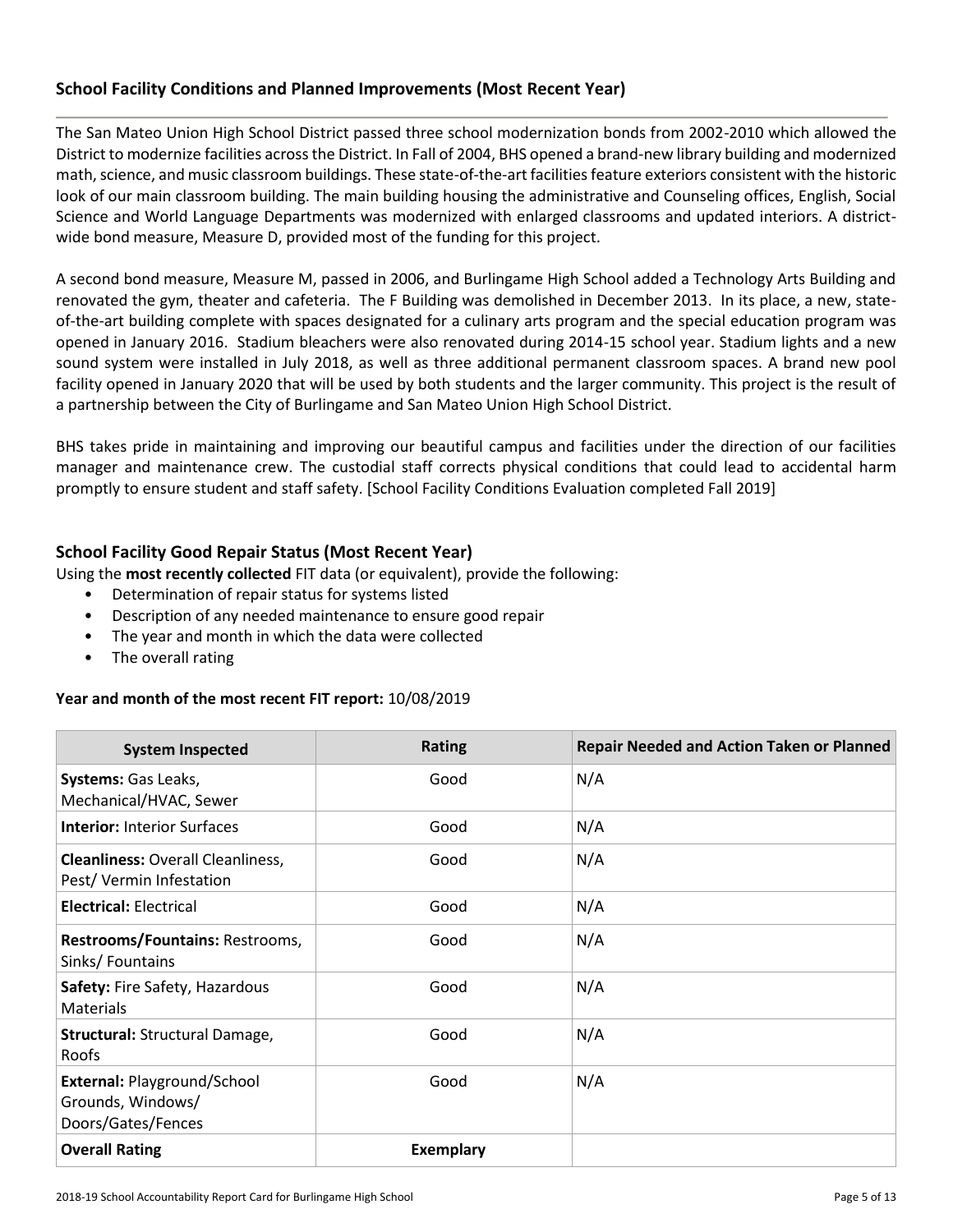# **B. Pupil Outcomes**

#### **State Priority: Pupil Achievement**

The SARC provides the following information relevant to the State priority: Pupil Achievement (Priority 4):

- **Statewide assessments** (i.e., California Assessment of Student Performance and Progress [CAASPP] System, which includes the Smarter Balanced Summative Assessments for students in the general education population and the California Alternate Assessments [CAAs] for English language arts/literacy [ELA] and mathematics given in grades three through eight and grade eleven. Only eligible students may participate in the administration of the CAAs. CAAs items are aligned with alternate achievement standards, which are linked with the Common Core State Standards [CCSS] for students with the most significant cognitive disabilities); and
- The percentage of students who have successfully completed courses that satisfy the requirements for entrance to the University of California and the California State University, or career technical education sequences or programs of study.

# **CAASPP Test Results in ELA and Mathematics for All Students Grades Three through Eight and Grade Eleven Percentage of Students Meeting or Exceeding the State Standard**

| <b>Subject</b>                                                                    | <b>School</b><br>2017-18 | <b>School</b><br>2018-19 | <b>District</b><br>2017-18 | <b>District</b><br>2018-19 | <b>State</b><br>2017-18 | <b>State</b><br>2018-19 |
|-----------------------------------------------------------------------------------|--------------------------|--------------------------|----------------------------|----------------------------|-------------------------|-------------------------|
| <b>English Language Arts/Literacy</b><br>$\left(\text{grades }3-8\right)$ and 11) | 82                       | 79                       | 71                         | 70                         | 50                      | 50                      |
| <b>Mathematics</b><br>$\frac{1}{2}$ (grades 3-8 and 11)                           | 61                       | 59                       | 52                         | 50                         | 38                      | 39                      |

Note: Percentages are not calculated when the number of students tested is ten or less, either because the number of students in this category is too small for statistical accuracy or to protect student privacy.

Note: ELA and mathematics test results include the Smarter Balanced Summative Assessment and the CAA. The "Percent Met or Exceeded" is calculated by taking the total number of students who met or exceeded the standard on the Smarter Balanced Summative Assessment plus the total number of students who met the standard (i.e., achieved Level 3-Alternate) on the CAAs divided by the total number of students who participated in both assessments.

# **CAASPP Test Results in ELA by Student Group Grades Three through Eight and Grade Eleven (School Year 2018-19)**

| <b>Student Group</b>                       | <b>Total</b><br><b>Enrollment</b> | <b>Number</b><br><b>Tested</b> | Percent<br><b>Tested</b>              | Percent<br><b>Not</b><br><b>Tested</b> | Percent<br>Met or<br><b>Exceeded</b> |
|--------------------------------------------|-----------------------------------|--------------------------------|---------------------------------------|----------------------------------------|--------------------------------------|
| <b>All Students</b>                        | 340                               | 327                            | 96.18                                 | 3.82                                   | 79.38                                |
| <b>Male</b>                                | 189                               | 180                            | 95.24                                 | 4.76                                   | 71.91                                |
| Female                                     | 151                               | 147                            | 97.35                                 | 2.65                                   | 88.44                                |
| <b>Black or African American</b>           | $- -$                             | --                             | $\qquad \qquad -$                     | --                                     |                                      |
| American Indian or Alaska Native           | $-$                               | --                             | $\hspace{0.05cm}$ – $\hspace{0.05cm}$ | --                                     |                                      |
| Asian                                      | 60                                | 58                             | 96.67                                 | 3.33                                   | 87.93                                |
| <b>Filipino</b>                            |                                   |                                | $- -$                                 |                                        |                                      |
| <b>Hispanic or Latino</b>                  | 55                                | 50                             | 90.91                                 | 9.09                                   | 72.00                                |
| <b>Native Hawaiian or Pacific Islander</b> |                                   |                                | --                                    |                                        |                                      |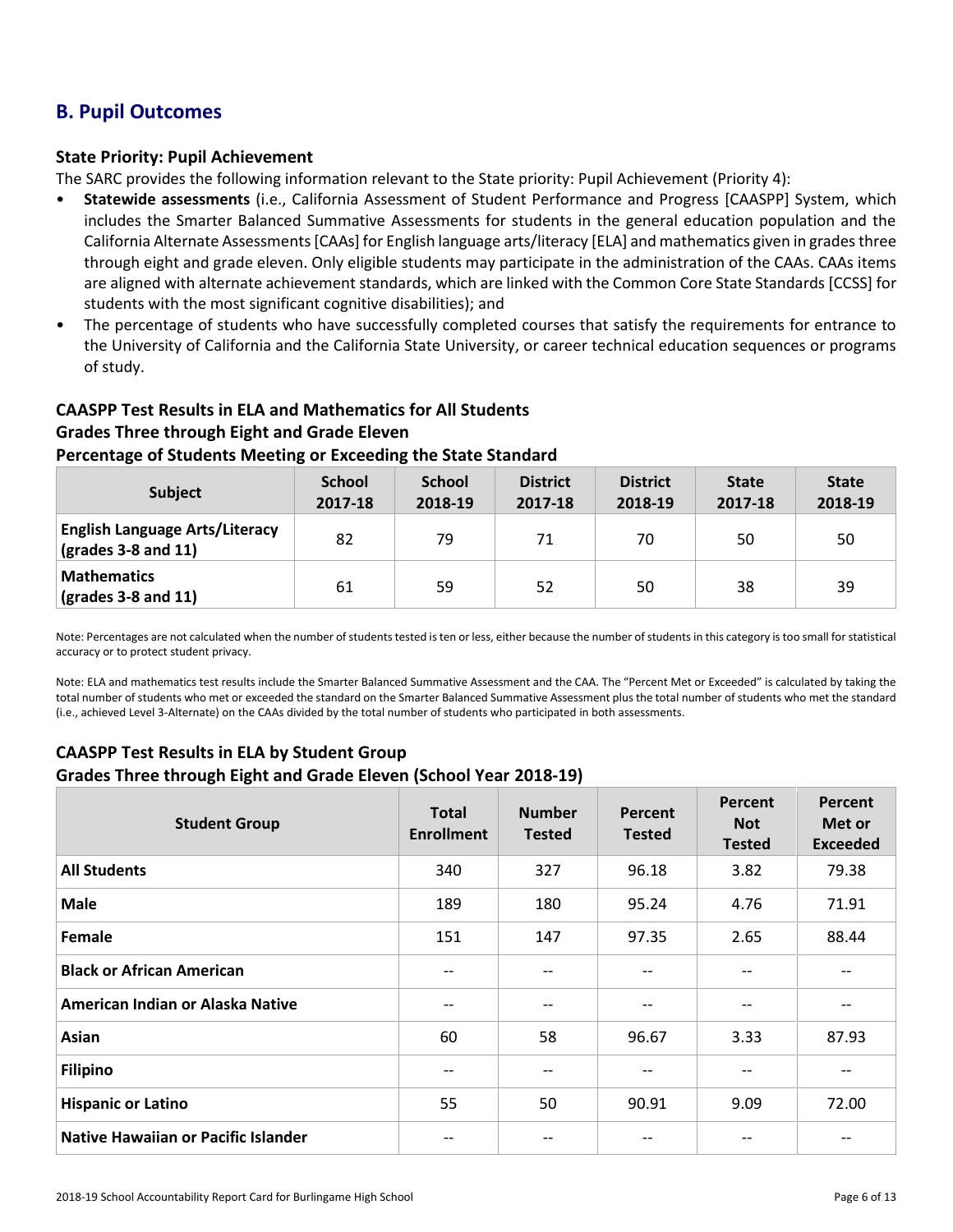| <b>Student Group</b>                                 | <b>Total</b><br><b>Enrollment</b> | <b>Number</b><br><b>Tested</b> | Percent<br><b>Tested</b> | Percent<br><b>Not</b><br><b>Tested</b> | Percent<br>Met or<br><b>Exceeded</b> |
|------------------------------------------------------|-----------------------------------|--------------------------------|--------------------------|----------------------------------------|--------------------------------------|
| White                                                | 12                                | 11                             | 91.67                    | 8.33                                   | 72.73                                |
| <b>Two or More Races</b>                             | 17                                | 16                             | 94.12                    | 5.88                                   | 93.75                                |
| <b>Socioeconomically Disadvantaged</b>               | 39                                | 37                             | 94.87                    | 5.13                                   | 64.86                                |
| <b>English Learners</b>                              | 25                                | 24                             | 96.00                    | 4.00                                   | 58.33                                |
| <b>Students with Disabilities</b>                    | 33                                | 32                             | 96.97                    | 3.03                                   | 40.00                                |
| <b>Students Receiving Migrant Education Services</b> |                                   |                                |                          |                                        |                                      |
| <b>Foster Youth</b>                                  |                                   |                                |                          |                                        |                                      |
| <b>Homeless</b>                                      |                                   |                                | $- -$                    | --                                     |                                      |

Note: ELA test results include the Smarter Balanced Summative Assessment and the CAA. The "Percent Met or Exceeded" is calculated by taking the total number of students who met or exceeded the standard on the Smarter Balanced Summative Assessment plus the total number of students who met the standard (i.e., achieved Level 3-Alternate) on the CAAs divided by the total number of students who participated in both assessments.

Note: Double dashes (--) appear in the table when the number of students is ten or less, either because the number of students in this category is too small for statistical accuracy or to protect student privacy.

Note: The number of students tested includes all students who participated in the test whether they received a score or not; however, the number of students tested is not the number that was used to calculate the achievement level percentages. The achievement level percentages are calculated using only students who received scores.

# **CAASPP Test Results in Mathematics by Student Group Grades Three through Eight and Grade Eleven (School Year 2018-19)**

| <b>Student Group</b>                   | <b>Total</b><br><b>Enrollment</b> | <b>Number</b><br><b>Tested</b> | Percent<br><b>Tested</b> | <b>Percent</b><br><b>Not</b><br><b>Tested</b> | Percent<br>Met or<br><b>Exceeded</b> |
|----------------------------------------|-----------------------------------|--------------------------------|--------------------------|-----------------------------------------------|--------------------------------------|
| <b>All Students</b>                    | 340                               | 326                            | 95.88                    | 4.12                                          | 59.44                                |
| <b>Male</b>                            | 189                               | 180                            | 95.24                    | 4.76                                          | 58.76                                |
| Female                                 | 151                               | 146                            | 96.69                    | 3.31                                          | 60.27                                |
| <b>Black or African American</b>       | --                                | $- -$                          | $\overline{\phantom{a}}$ | $-$                                           | --                                   |
| American Indian or Alaska Native       | $-$                               | $- -$                          | $\overline{\phantom{m}}$ | --                                            | $-$                                  |
| Asian                                  | 60                                | 59                             | 98.33                    | 1.67                                          | 86.21                                |
| <b>Filipino</b>                        | --                                | --                             | $\overline{\phantom{a}}$ | $-$                                           | --                                   |
| <b>Hispanic or Latino</b>              | 55                                | 51                             | 92.73                    | 7.27                                          | 27.45                                |
| Native Hawaiian or Pacific Islander    | $-$                               | $-$                            | $-$                      | $-$                                           | $- -$                                |
| <b>White</b>                           | 12                                | 11                             | 91.67                    | 8.33                                          | 72.73                                |
| <b>Two or More Races</b>               | 17                                | 17                             | 100.00                   | 0.00                                          | 58.82                                |
| <b>Socioeconomically Disadvantaged</b> | 39                                | 37                             | 94.87                    | 5.13                                          | 40.54                                |
| <b>English Learners</b>                | 25                                | 24                             | 96.00                    | 4.00                                          | 33.33                                |
| <b>Students with Disabilities</b>      | 33                                | 30                             | 90.91                    | 9.09                                          | 17.86                                |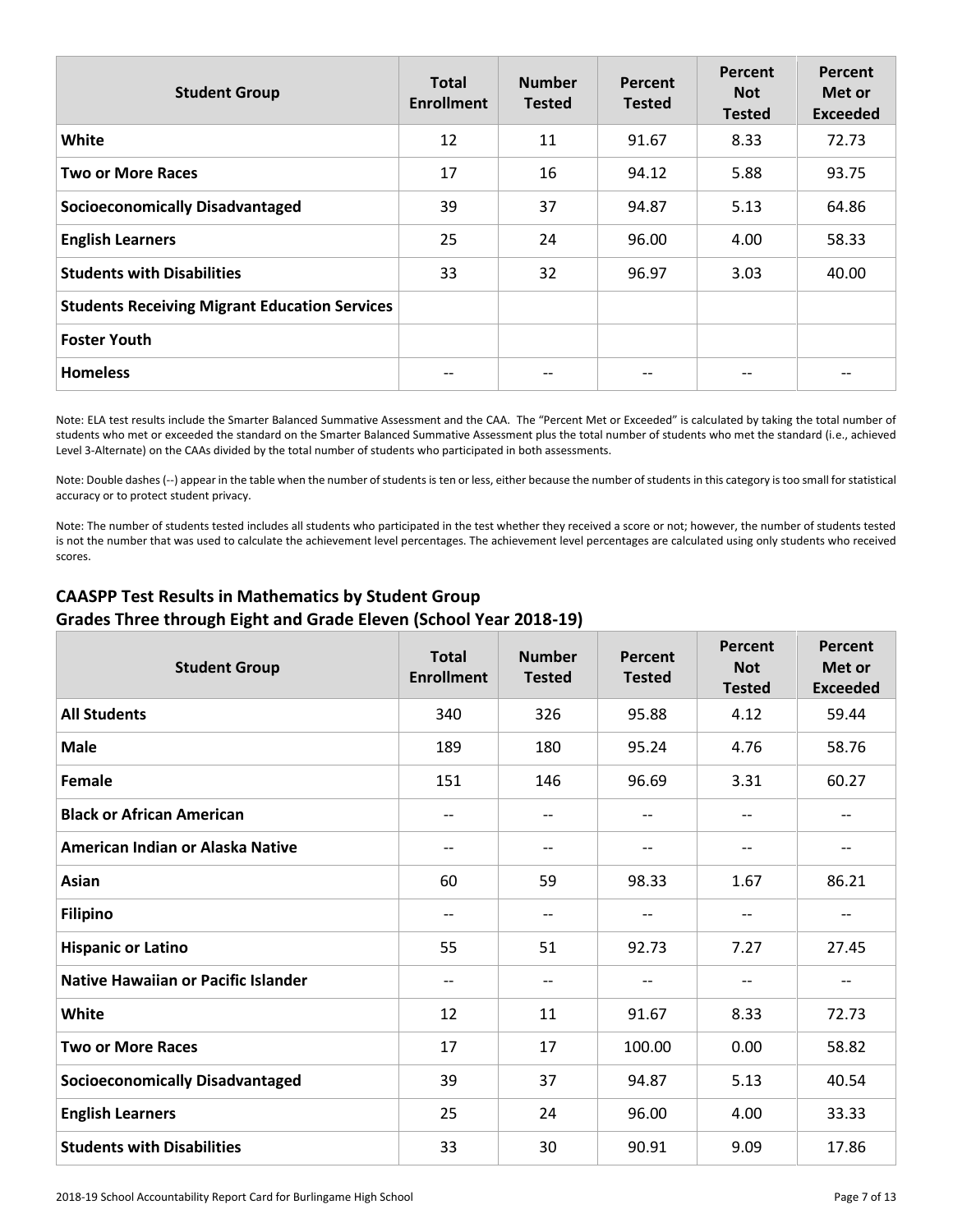| <b>Student Group</b>                                 | <b>Total</b><br><b>Enrollment</b> | <b>Number</b><br><b>Tested</b> | Percent<br><b>Tested</b> | Percent<br><b>Not</b><br><b>Tested</b> | Percent<br>Met or<br><b>Exceeded</b> |
|------------------------------------------------------|-----------------------------------|--------------------------------|--------------------------|----------------------------------------|--------------------------------------|
| <b>Students Receiving Migrant Education Services</b> |                                   |                                |                          |                                        |                                      |
| <b>Foster Youth</b>                                  |                                   |                                |                          |                                        |                                      |
| <b>Homeless</b>                                      | $- -$                             | $- -$                          | $- -$                    | --                                     | --                                   |

Note: Mathematics test results include the Smarter Balanced Summative Assessment and the CAA. The "Percent Met or Exceeded" is calculated by taking the total number of students who met or exceeded the standard on the Smarter Balanced Summative Assessment plus the total number of students who met the standard (i.e., achieved Level 3-Alternate) on the CAAs divided by the total number of students who participated in both assessments.

Note: Double dashes (--) appear in the table when the number of students is ten or less, either because the number of students in this category is too small for statistical accuracy or to protect student privacy.

Note: The number of students tested includes all students who participated in the test whether they received a score or not; however, the number of students tested is not the number that was used to calculate the achievement level percentages. The achievement level percentages are calculated using only students who received scores.

# **CAASPP Test Results in Science for All Students Grades Five, Eight, and Ten**

#### **Percentage of Students Meeting or Exceeding the State Standard**

| <b>Subject</b>                        | <b>School</b> | <b>School</b> | <b>District</b> | <b>District</b> | <b>State</b> | <b>State</b> |
|---------------------------------------|---------------|---------------|-----------------|-----------------|--------------|--------------|
|                                       | 2017-18       | 2018-19       | 2017-18         | 2018-19         | 2017-18      | 2018-19      |
| Science (grades 5, 8 and high school) | N/A           | N/A           | N/A             | N/A             | N/A          | N/A          |

Note: Cells with N/A values do not require data.

Note: This is a placeholder for the California Science Test (CAST) which was administered operationally during the 2018-19 school year. However, these data are not available for inclusion in the 2018-19 SARC posting due February 1, 2020. These data will be included in the 2019-20 SARC posting due February 1, 2021.

## **Career Technical Education Programs (School Year 2018-19)**

Students at Burlingame High School are provided numerous opportunities to explore career options and to prepare for entering the workforce upon completion of high school. Specific CTE programs offered at Burlingame HS include video production, architectural design, culinary arts, digital photography, and multimedia graphic/game design. The College and Career Center also offers a career exploration, job shadowing, and internship program called EXPLORE. In February 2020, BHS will host a school-wide Career Day and CTE career showcases will take place in March 2020. Both events support and expose students to various careers/vocations as they meet and speak with industry leaders.

## **Career Technical Education Participation (School Year 2018-19)**

| <b>Measure</b>                                                                                                                    | <b>CTE Program</b><br>Participation |
|-----------------------------------------------------------------------------------------------------------------------------------|-------------------------------------|
| <b>Number of Pupils Participating in CTE</b>                                                                                      | 671                                 |
| Percent of Pupils that Complete a CTE Program and Earn a High School Diploma                                                      | 64.4                                |
| Percent of CTE Courses that are Sequenced or Articulated Between the School and Institutions of<br><b>Postsecondary Education</b> | 37.5                                |

## **Courses for University of California (UC) and/or California State University (CSU) Admission**

| <b>UC/CSU Course Measure</b>                                              | Percent |
|---------------------------------------------------------------------------|---------|
| 2018-19 Pupils Enrolled in Courses Required for UC/CSU Admission          | 96.65   |
| 2017-18 Graduates Who Completed All Courses Required for UC/CSU Admission | 79.45   |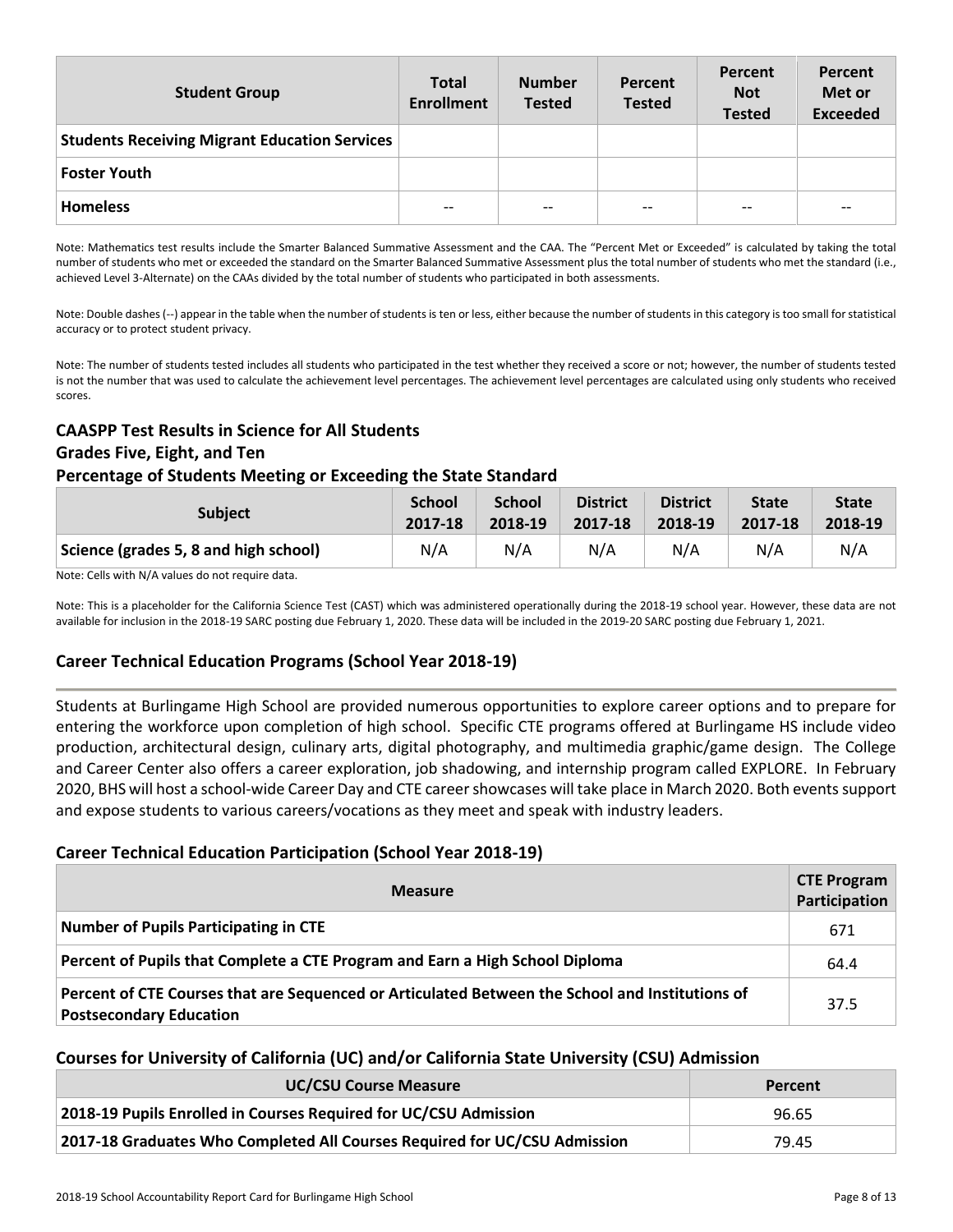#### **State Priority: Other Pupil Outcomes**

The SARC provides the following information relevant to the State priority: Other Pupil Outcomes (Priority 8):

Pupil outcomes in the subject areas of physical education.

| Grade Level | <b>Percentage of Students</b> | <b>Percentage of Students</b> | <b>Percentage of Students</b> |
|-------------|-------------------------------|-------------------------------|-------------------------------|
|             | <b>Meeting Four of Six</b>    | <b>Meeting Five of Six</b>    | <b>Meeting Six of Six</b>     |
|             | <b>Fitness Standards</b>      | <b>Fitness Standards</b>      | <b>Fitness Standards</b>      |
|             | 11.1                          | 31.3                          | 48.2                          |

#### **California Physical Fitness Test Results (School Year 2018-19)**

Note: Percentages are not calculated and double dashes (--) appear in the table when the number of students tested is ten or less, either because the number of students in this category is too small for statistical accuracy or to protect student privacy.

# **C. Engagement**

#### **State Priority: Parental Involvement**

The SARC provides the following information relevant to the State priority: Parental Involvement (Priority 3):

• Efforts the school district makes to seek parent input in making decisions for the school district and each school site.

#### **Opportunities for Parental Involvement (School Year 2019-20)**

BHS has a highly involved and supportive Parents' Group, in addition to the Athletic Boosters, Music Boosters, Spirit Boosters, Drama Boosters, English Learner Advisory Council (ELAC), Latino Parents' Group, and Italian Boosters. All of these groups provide opportunities for parent engagement and input and also provide substantial volunteer and financial support. Our Parents' Group raises money through fundraising activities including annual community events and through donations to the Excellence Fund. With the high level of fundraising by our Parents' Group, teachers have an opportunity to request "special projects" to enhance the classroom learning environment (e.g., technology, supplementary materials). Our parents were commended in our school's WASC accreditation process for their substantial and unwavering support.

Parents are also involved with our School Advisory Council (Site Council) which meets monthly. The parents of our English Learners meet with school staff at least four times a year in the English Learner Advisory Committee (ELAC) and have representation at the District English Learner Advisory Council (DELAC). Families are further supported by our on-site, bilingual Parent Engagement Coordinator. In addition, all parents have an opportunity to engage with school staff through our annual Back to School Night and Open House as well as in grade level evening presentations by the BHS Counseling Department.

Parents interested in getting involved in the school community can contact the Parents' Group (https://www.smuhsd.org/Page/1423) or contact our Family Engagement Coordinator - Gina Vannini (gvannini@smuhsd.org or 650-558-2848).

#### **State Priority: Pupil Engagement**

The SARC provides the following information relevant to the State priority: Pupil Engagement (Priority 5):

- High school dropout rates; and
- High school graduation rates.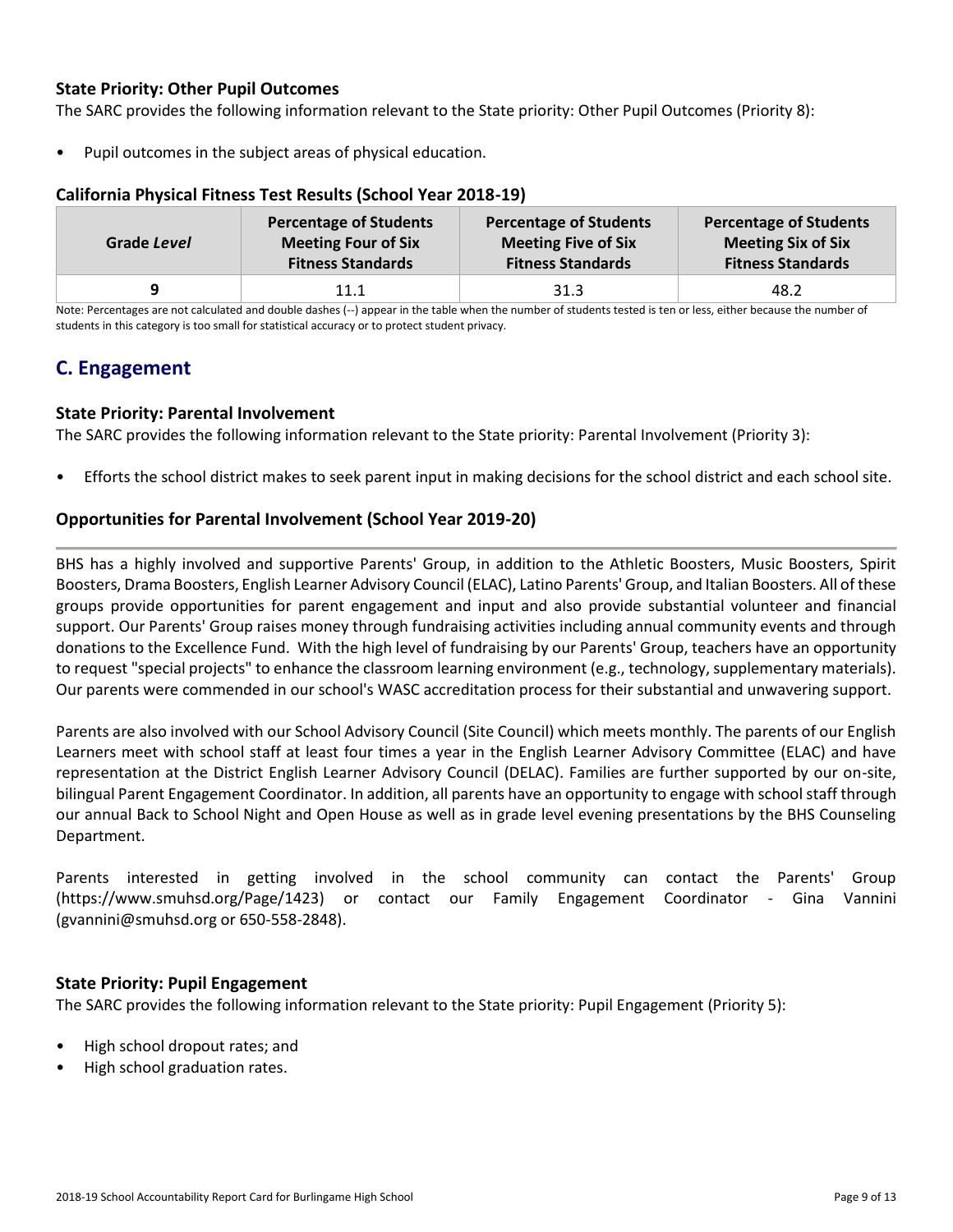# **Dropout Rate and Graduation Rate (Four-Year Cohort Rate)**

| Indicator              | <b>School</b><br>2015-16 | <b>School</b><br>2016-17 | <b>School</b><br>2017-18 | <b>District</b><br>2015-16 | <b>District</b><br>2016-17 | <b>District</b><br>2017-18 | <b>State</b><br>2015-16 | <b>State</b><br>2016-17 | <b>State</b><br>2017-18 |
|------------------------|--------------------------|--------------------------|--------------------------|----------------------------|----------------------------|----------------------------|-------------------------|-------------------------|-------------------------|
| Dropout Rate           | 3.5                      | 2.2                      | 2.9                      | 6.8                        | 5.3                        | 3.4                        | 9.7                     | 9.1                     | 9.6                     |
| <b>Graduation Rate</b> | 94.3                     | 95.9                     | 95.3                     | 90.9                       | 90                         | 91.1                       | 83.8                    | 82.7                    | 83                      |

For the formula to calculate the 2016-17 and 2017-18 adjusted cohort graduation rate, see the 2018-19 Data Element Definitions document located on the SARC web page a[t https://www.cde.ca.gov/ta/ac/sa/.](https://www.cde.ca.gov/ta/ac/sa/)

#### **State Priority: School Climate**

The SARC provides the following information relevant to the State priority: School Climate (Priority 6):

- Pupil suspension rates;
- Pupil expulsion rates; and
- Other local measures on the sense of safety.

| Rate              | <b>School</b><br>2016-17 | <b>School</b><br>2017-18 | <b>School</b><br>2018-19 | <b>District</b><br>2016-17 | <b>District</b><br>2017-18 | <b>District</b><br>2018-19 | <b>State</b> | <b>State</b><br>$2016 - 17$ 2017-18 | <b>State</b><br>2018-19 |
|-------------------|--------------------------|--------------------------|--------------------------|----------------------------|----------------------------|----------------------------|--------------|-------------------------------------|-------------------------|
| Suspensions       | 2.7                      | 2.8                      | 2.8                      | 3.8                        | 3.7                        | 3.4                        | 3.6          |                                     | 3.5                     |
| <b>Expulsions</b> | 0.0                      | 0.0                      | 0.0                      | 0.0                        | 0.0                        | 0.0                        |              |                                     |                         |

#### **Suspensions and Expulsions**

## **School Safety Plan (School Year 2019-20)**

Student and staff safety is our number one priority, and we have strong teacher-student relationships that support safety on campus. We have three assistant principals, four counselors, three Wellness Counselors, and two campus aides who lead our efforts on school safety. Staff patrols the campus throughout the day. We also partner with the Burlingame Police Department, which provides a School Resource Officer that is present on campus throughout the week. Together our team proactively defuses potential issues on campus.

All certificated and classified staff are trained on school emergency procedures (Big 5) in preparation for possible emergency response each fall. Staff training on the Big 5 emergency protocols was held in August and September 2019, with additional small group required trainings for both students and classified staff. We hold safety and/or evacuation drills monthly during the year, including evacuation and "lock down" drills, to practice securing the campus when a potential threat or emergency arises. We have a closed campus, and students may not leave until their school day is over. We have a "Mutual Respect and Tolerance" policy, and hold annual Commit 2 Connect (Code of Conduct) meetings with all students to review school policies about behavior expectation including physical and emotional safety of themselves and one another. Lastly, the safety plan is updated annually (most recently in January 2020) and includes goals around emergency preparedness and creating a safe and support school climate and culture. The School Advisory Council (SAC) approved the updated safety plan and goals in January 2020.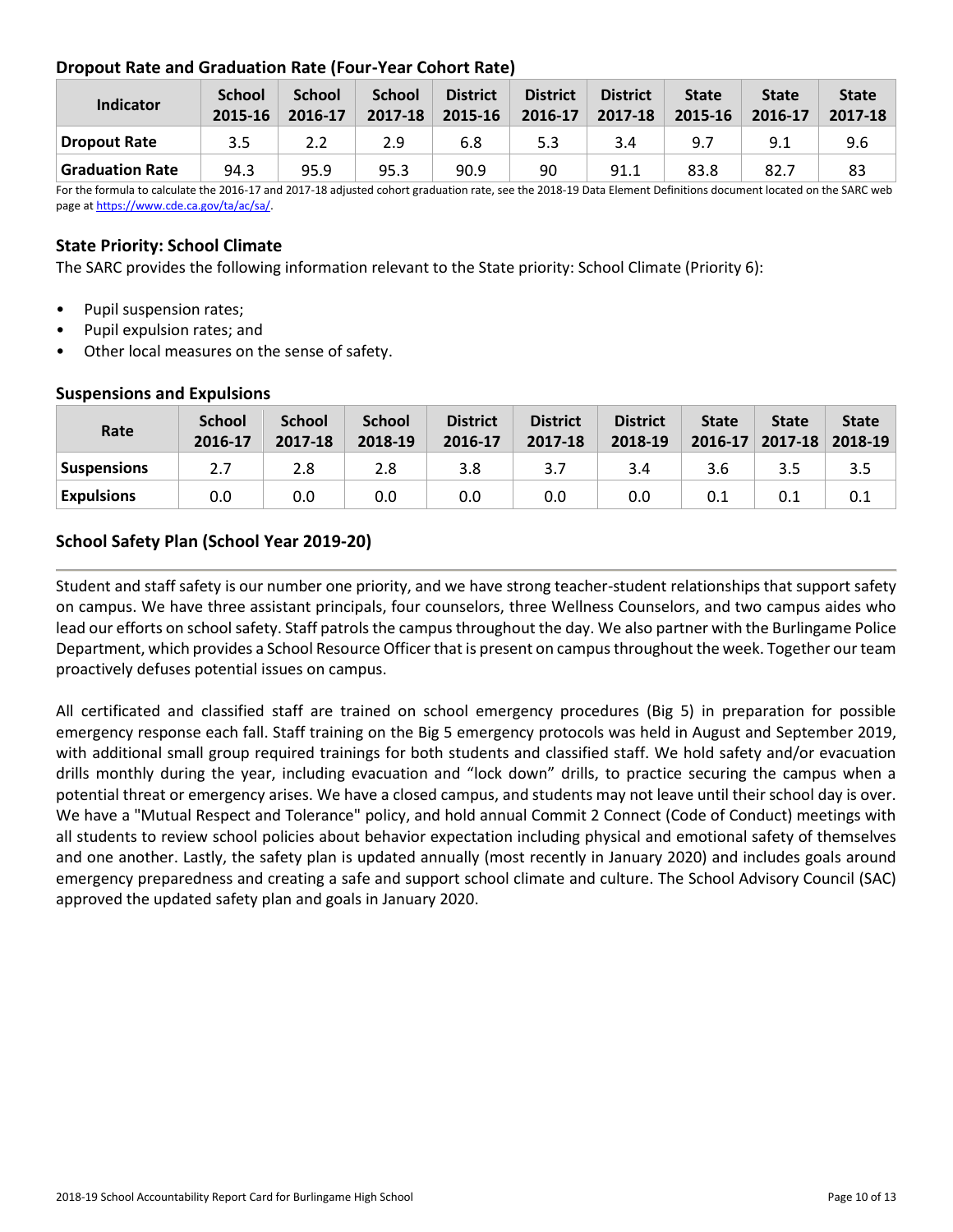# **Average Class Size and Class Size Distribution (Secondary)**

| <b>Subject</b>        | Average<br><b>Class</b><br><b>Size</b> | # of<br><b>Size</b><br>$1 - 22$ | # of<br>Classes*Classes*Classes*<br><b>Size</b><br>$23 - 32$ | # of<br><b>Size</b><br>$33+$ | Average<br><b>Class</b><br><b>Size</b> | # of<br><b>Size</b><br>$1 - 22$ | # of<br><b>Size</b><br>$23 - 32$ | # of<br>Classes*Classes*Classes*<br><b>Size</b><br>$33+$ | Average<br><b>Class</b><br><b>Size</b> | # of<br><b>Size</b><br>$1 - 22$ | # of<br>Classes*Classes*Classes*<br><b>Size</b><br>$23 - 32$ | 2016-17 2016-17 2016-17 2016-17 2017-18 2017-18 2017-18 2017-18 2017-18 2018-19 2018-19 2018-19 2018-19<br># of<br><b>Size</b><br>$33+$ |
|-----------------------|----------------------------------------|---------------------------------|--------------------------------------------------------------|------------------------------|----------------------------------------|---------------------------------|----------------------------------|----------------------------------------------------------|----------------------------------------|---------------------------------|--------------------------------------------------------------|-----------------------------------------------------------------------------------------------------------------------------------------|
| <b>English</b>        | 27                                     | 11                              | 22                                                           | 20                           | 26                                     | 13                              | 22                               | 21                                                       | 25                                     | 14                              | 30                                                           | 16                                                                                                                                      |
| <b>Mathematics</b>    | 27                                     | 11                              | 24                                                           | 16                           | 27                                     | 12                              | 24                               | 16                                                       | 26                                     | 12                              | 26                                                           | 16                                                                                                                                      |
| <b>Science</b>        | 31                                     |                                 | 24                                                           | 11                           | 31                                     | 3                               | 18                               | 20                                                       | 31                                     | 3                               | 19                                                           | 19                                                                                                                                      |
| <b>Social Science</b> | 29                                     | 6                               | 18                                                           | 18                           | 30                                     | 3                               | 23                               | 18                                                       | 30                                     | 4                               | 23                                                           | 16                                                                                                                                      |

\*Number of classes indicates how many classrooms fall into each size category (a range of total students per classroom). At the secondary school level, this information is reported by subject area rather than grade level.

#### **Ratio of Academic Counselors to Pupils (School Year 2018-19)**

|                      | <b>Ratio</b> |
|----------------------|--------------|
| Academic Counselors* | 392.6        |

\*One Full Time Equivalent (FTE) equals one staff member working full time; one FTE could also represent two staff members who each work 50 percent of full time.

## **Student Support Services Staff (School Year 2018-19)**

| <b>Title</b>                                                         | Number of FTE*<br><b>Assigned to School</b> |
|----------------------------------------------------------------------|---------------------------------------------|
| <b>Counselor (Academic, Social/Behavioral or Career Development)</b> | 3.8                                         |
| Library Media Teacher (Librarian)                                    |                                             |
| Library Media Services Staff (Paraprofessional)                      |                                             |
| Psychologist                                                         |                                             |
| <b>Social Worker</b>                                                 |                                             |
| <b>Speech/Language/Hearing Specialist</b>                            |                                             |
| <b>Resource Specialist (non-teaching)</b>                            |                                             |

\*One Full Time Equivalent (FTE) equals one staff member working full time; one FTE could also represent two staff members who each work 50 percent of full time.

## **Expenditures Per Pupil and School Site Teacher Salaries (Fiscal Year 2017-18)**

| Level                                                                                                                                                                                                                                                                                 | <b>Total</b><br><b>Expenditures</b><br><b>Per Pupil</b> | <b>Expenditures</b><br><b>Per Pupil</b><br>(Restricted) | <b>Expenditures</b><br><b>Per Pupil</b><br>(Unrestricted) | Average<br><b>Teacher</b><br><b>Salary</b> |
|---------------------------------------------------------------------------------------------------------------------------------------------------------------------------------------------------------------------------------------------------------------------------------------|---------------------------------------------------------|---------------------------------------------------------|-----------------------------------------------------------|--------------------------------------------|
| <b>School Site</b>                                                                                                                                                                                                                                                                    | 18,609.83                                               | 5,037.40                                                | 13,572.43                                                 | 102,249.08                                 |
| <b>District</b>                                                                                                                                                                                                                                                                       | N/A                                                     | N/A                                                     | 14,820.02                                                 | \$105,873.00                               |
| <b>Percent Difference - School Site and District</b>                                                                                                                                                                                                                                  | N/A                                                     | N/A                                                     | $-8.8$                                                    | $-3.5$                                     |
| <b>State</b>                                                                                                                                                                                                                                                                          | N/A                                                     | N/A                                                     | \$7,506.64                                                | \$88,538.00                                |
| <b>Percent Difference - School Site and State</b><br>$\mathbf{a}$ , and the set of the set of the set of the set of the set of the set of the set of the set of the set of the set of the set of the set of the set of the set of the set of the set of the set of the set of the set | N/A                                                     | N/A                                                     | 57.6                                                      | 14.4                                       |

Note: Cells with N/A values do not require data.

**The California Department of Education issued guidance to LEAs on August 1, 2018, regarding how to calculate school-level per-pupil expenditures that will be reported on 2018-19 report cards.**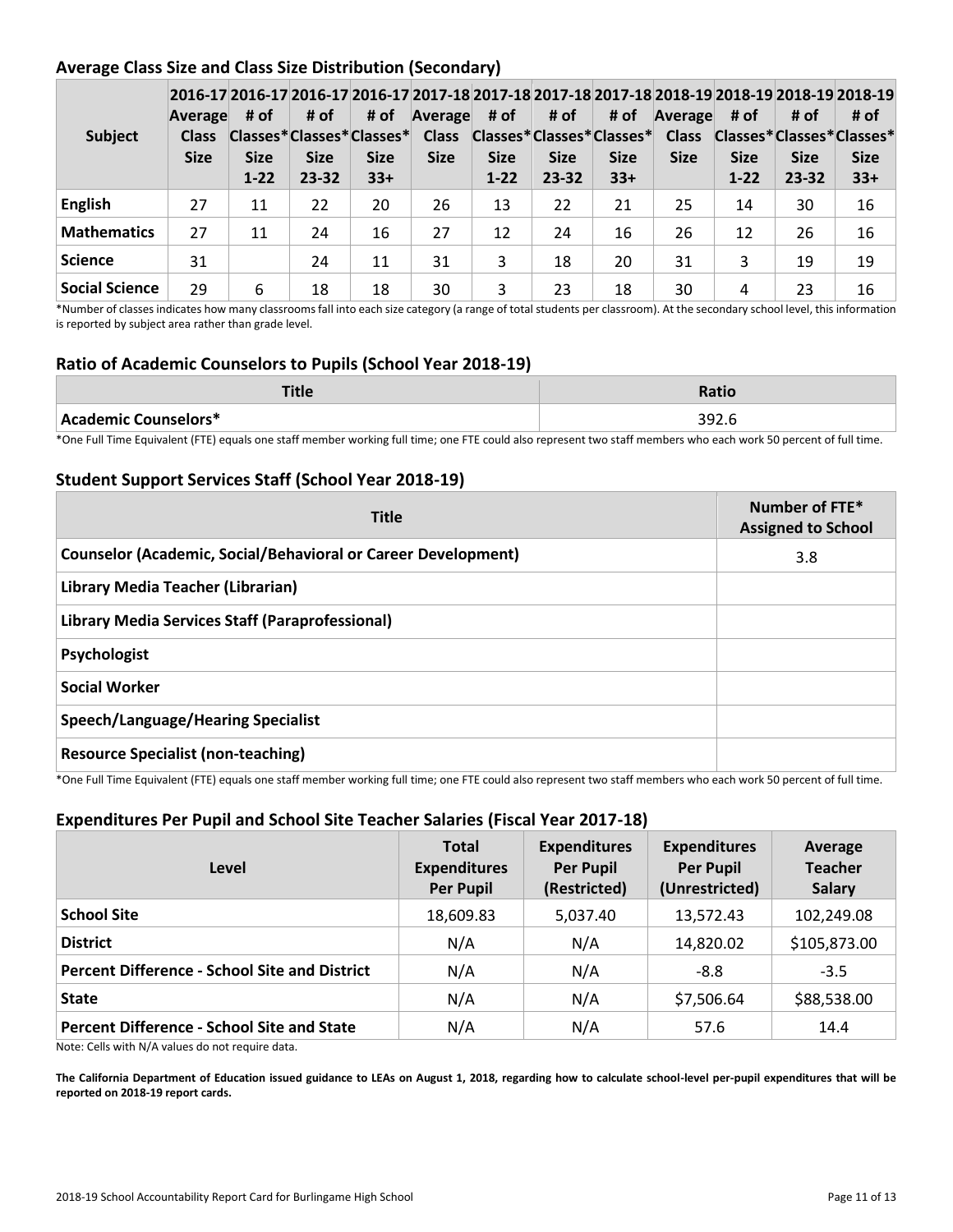# **Types of Services Funded (Fiscal Year 2018-19)**

Burlingame High School and the San Mateo Union High School District spend a majority of funds on personnel including teacher salaries and benefits, classroom aides, tutoring, instructional technology, and textbooks, all of which directly relate to classroom instruction. Our Parents' Group raised over \$400,000 for school programs in 2018-2019 including classroom technology, increased library services, tutoring, class sections, service learning, internship and career exploration program, and supplemental materials. Our Parent Group also provides funds for students and families that are in need of financial assistance. Lastly, our Alumni Association, Athletic Boosters, Music Boosters, and Drama Boosters all provide additional financial support. The community has made generous contributions to athletic facilities on campus. We receive grants from the Burlingame Rotary, Wells Fargo Bank, Target, and PG&E.

| Category                                             | <b>District</b><br>Amount | <b>State Average</b><br><b>For Districts</b><br>In Same Category |
|------------------------------------------------------|---------------------------|------------------------------------------------------------------|
| <b>Beginning Teacher Salary</b>                      | \$64,243                  | \$52,466                                                         |
| <b>Mid-Range Teacher Salary</b>                      | \$103,632                 | \$87,373                                                         |
| <b>Highest Teacher Salary</b>                        | \$122,060                 | \$109,803                                                        |
| <b>Average Principal Salary (Elementary)</b>         | \$0                       | \$                                                               |
| <b>Average Principal Salary (Middle)</b>             | \$0                       | \$142,025                                                        |
| <b>Average Principal Salary (High)</b>               | \$187,457                 | \$153,904                                                        |
| <b>Superintendent Salary</b>                         | \$297,000                 | \$241,221                                                        |
| <b>Percent of Budget for Teacher Salaries</b>        | 30%                       | 33%                                                              |
| <b>Percent of Budget for Administrative Salaries</b> | 5%                        | 5%                                                               |

#### **Teacher and Administrative Salaries (Fiscal Year 2017-18)**

For detailed information on salaries, see the CDE Certificated Salaries & Benefits web page at [https://www.cde.ca.gov/ds/fd/cs/.](http://www.cde.ca.gov/ds/fd/cs/) 

## **Advanced Placement (AP) Courses (School Year 2018-19)**

| <b>Subject</b>                  | <b>Number of</b><br>AP Courses Offered* | <b>Percent of Students</b><br><b>In AP Courses</b> |  |
|---------------------------------|-----------------------------------------|----------------------------------------------------|--|
| <b>Computer Science</b>         |                                         | N/A                                                |  |
| <b>English</b>                  | 7                                       | N/A                                                |  |
| <b>Fine and Performing Arts</b> | 1                                       | N/A                                                |  |
| <b>Foreign Language</b>         | 3                                       | N/A                                                |  |
| <b>Mathematics</b>              | 6                                       | N/A                                                |  |
| <b>Science</b>                  | 11                                      | N/A                                                |  |
| <b>Social Science</b>           | 12                                      | N/A                                                |  |
| <b>All courses</b>              | 40                                      | 40.4                                               |  |

Note: Cells with N/A values do not require data.

\*Where there are student course enrollments of at least one student.